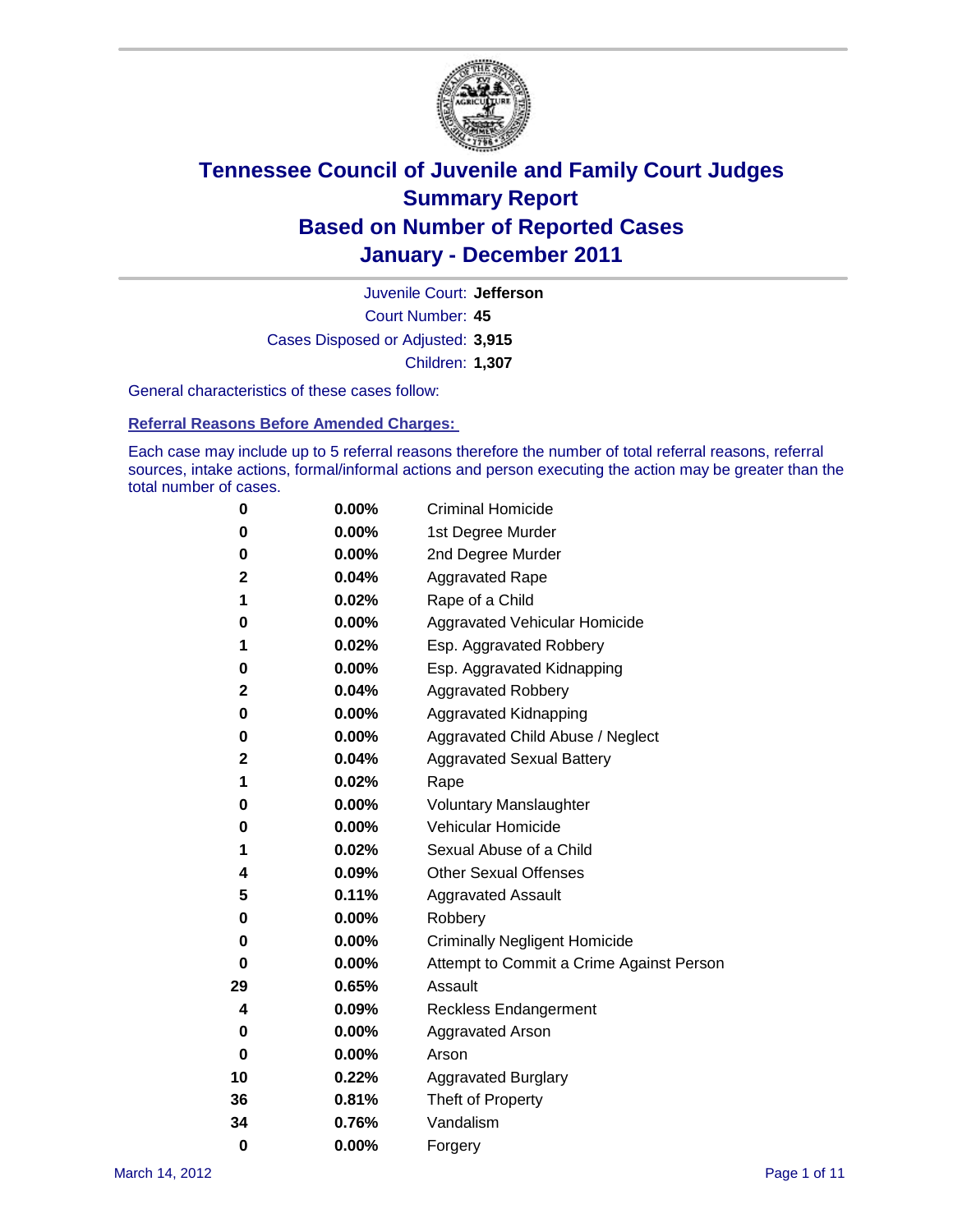

Court Number: **45** Juvenile Court: **Jefferson** Cases Disposed or Adjusted: **3,915** Children: **1,307**

#### **Referral Reasons Before Amended Charges:**

Each case may include up to 5 referral reasons therefore the number of total referral reasons, referral sources, intake actions, formal/informal actions and person executing the action may be greater than the total number of cases.

| $\pmb{0}$    | 0.00%    | <b>Worthless Checks</b>                                     |
|--------------|----------|-------------------------------------------------------------|
| 0            | $0.00\%$ | Illegal Possession / Fraudulent Use of Credit / Debit Cards |
| 13           | 0.29%    | <b>Burglary</b>                                             |
| $\bf{0}$     | $0.00\%$ | Unauthorized Use of a Vehicle                               |
| 1            | 0.02%    | <b>Cruelty to Animals</b>                                   |
| $\mathbf{2}$ | 0.04%    | Sale of Controlled Substances                               |
| 47           | 1.06%    | <b>Other Drug Offenses</b>                                  |
| 7            | 0.16%    | Possession of Controlled Substances                         |
| 0            | $0.00\%$ | <b>Criminal Attempt</b>                                     |
| 1            | 0.02%    | Carrying Weapons on School Property                         |
| 6            | 0.13%    | Unlawful Carrying / Possession of a Weapon                  |
| 6            | 0.13%    | <b>Evading Arrest</b>                                       |
| 4            | 0.09%    | Escape                                                      |
| 1            | 0.02%    | Driving Under Influence (DUI)                               |
| 25           | 0.56%    | Possession / Consumption of Alcohol                         |
| $\mathbf 2$  | 0.04%    | Resisting Stop, Frisk, Halt, Arrest or Search               |
| 1            | 0.02%    | <b>Aggravated Criminal Trespass</b>                         |
| 3            | 0.07%    | Harassment                                                  |
| 0            | 0.00%    | Failure to Appear                                           |
| 9            | 0.20%    | Filing a False Police Report                                |
| $\bf{0}$     | 0.00%    | Criminal Impersonation                                      |
| 33           | 0.74%    | <b>Disorderly Conduct</b>                                   |
| 3            | 0.07%    | <b>Criminal Trespass</b>                                    |
| 4            | 0.09%    | <b>Public Intoxication</b>                                  |
| 0            | $0.00\%$ | Gambling                                                    |
| 139          | 3.13%    | <b>Traffic</b>                                              |
| $\mathbf 0$  | $0.00\%$ | Local Ordinances                                            |
| 16           | 0.36%    | Violation of Wildlife Regulations                           |
| 112          | 2.52%    | Contempt of Court                                           |
| 52           | 1.17%    | Violation of Probation                                      |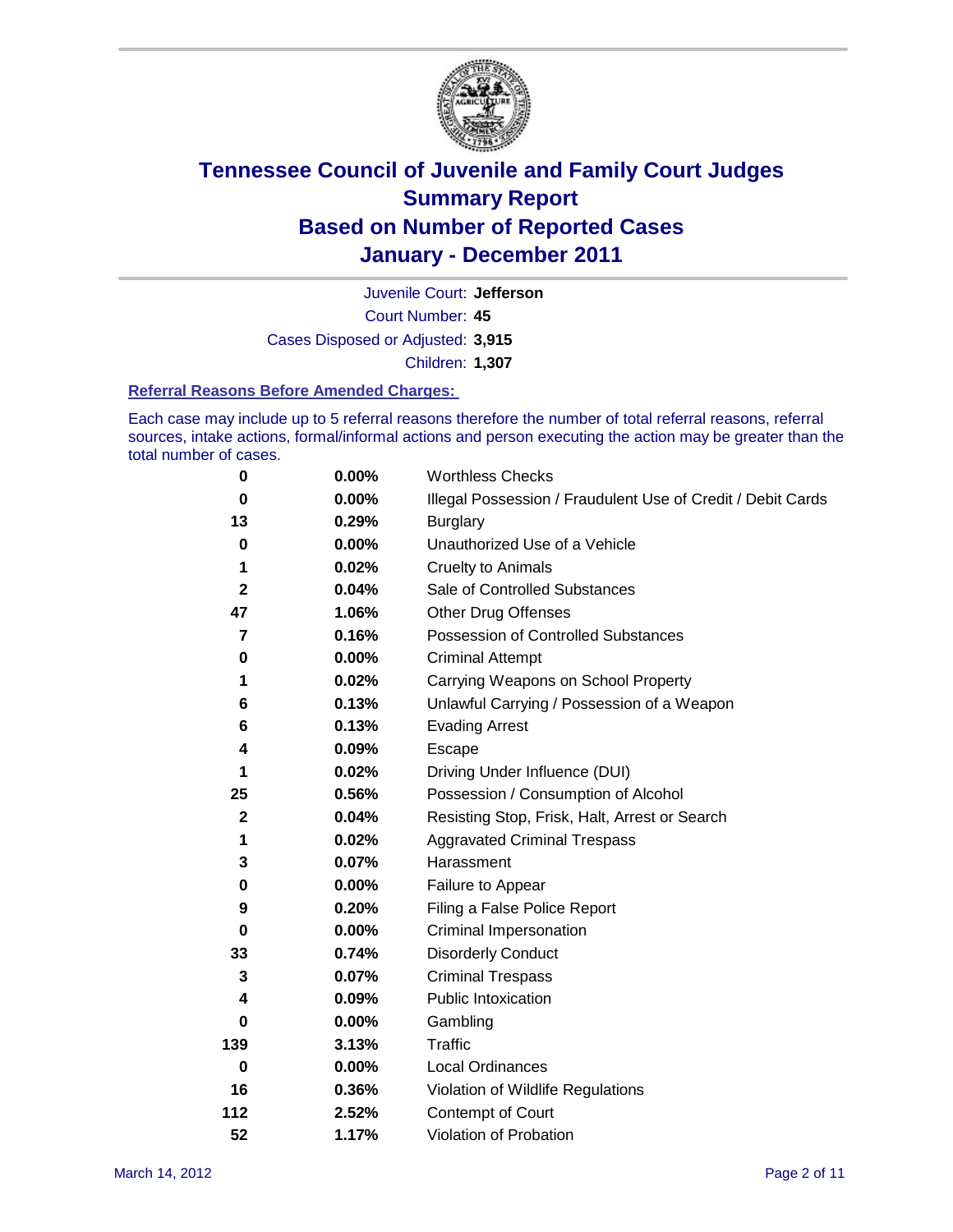

Court Number: **45** Juvenile Court: **Jefferson** Cases Disposed or Adjusted: **3,915** Children: **1,307**

#### **Referral Reasons Before Amended Charges:**

Each case may include up to 5 referral reasons therefore the number of total referral reasons, referral sources, intake actions, formal/informal actions and person executing the action may be greater than the total number of cases.

| $\mathbf 2$ | 0.04%    | Violation of Aftercare                 |
|-------------|----------|----------------------------------------|
| 15          | 0.34%    | <b>Unruly Behavior</b>                 |
| 80          | 1.80%    | Truancy                                |
| 8           | 0.18%    | In-State Runaway                       |
| 1           | 0.02%    | Out-of-State Runaway                   |
| 57          | 1.28%    | Possession of Tobacco Products         |
| 0           | 0.00%    | Violation of a Valid Court Order       |
| 0           | 0.00%    | Violation of Curfew                    |
| 3           | 0.07%    | Sexually Abused Child                  |
| $\mathbf 0$ | 0.00%    | <b>Physically Abused Child</b>         |
| 504         | 11.33%   | Dependency / Neglect                   |
| 40          | 0.90%    | <b>Termination of Parental Rights</b>  |
| 0           | 0.00%    | <b>Violation of Pretrial Diversion</b> |
| 0           | 0.00%    | Violation of Informal Adjustment       |
| 976         | 21.94%   | <b>Judicial Review</b>                 |
| 343         | 7.71%    | <b>Administrative Review</b>           |
| 176         | 3.96%    | <b>Foster Care Review</b>              |
| 14          | 0.31%    | Custody                                |
| 12          | 0.27%    | Visitation                             |
| 5           | 0.11%    | Paternity / Legitimation               |
| 697         | 15.67%   | <b>Child Support</b>                   |
| 0           | 0.00%    | <b>Request for Medical Treatment</b>   |
| 0           | $0.00\%$ | <b>Consent to Marry</b>                |
| 896         | 20.14%   | Other                                  |
| 4,448       | 100.00%  | <b>Total Referrals</b>                 |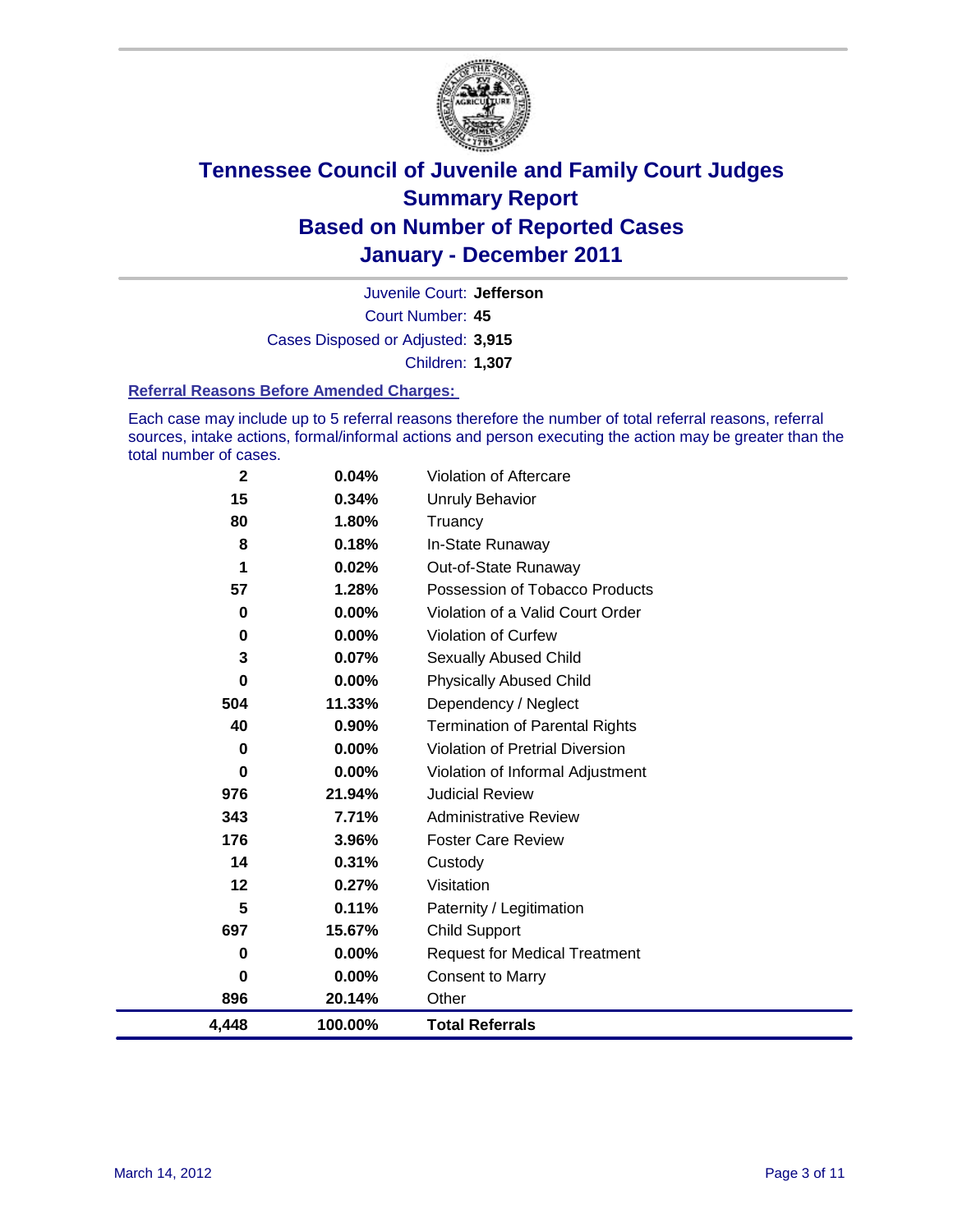

| Juvenile Court: Jefferson         |         |                                   |  |  |
|-----------------------------------|---------|-----------------------------------|--|--|
| Court Number: 45                  |         |                                   |  |  |
| Cases Disposed or Adjusted: 3,915 |         |                                   |  |  |
|                                   |         | Children: 1,307                   |  |  |
| <b>Referral Sources: 1</b>        |         |                                   |  |  |
| 527                               | 11.85%  | Law Enforcement                   |  |  |
| 193                               | 4.34%   | Parents                           |  |  |
| 72                                | 1.62%   | <b>Relatives</b>                  |  |  |
| 0                                 | 0.00%   | Self                              |  |  |
| 256                               | 5.76%   | School                            |  |  |
| 0                                 | 0.00%   | <b>CSA</b>                        |  |  |
| 1,569                             | 35.27%  | <b>DCS</b>                        |  |  |
| 1,472                             | 33.09%  | <b>Other State Department</b>     |  |  |
| $\bf{0}$                          | 0.00%   | <b>District Attorney's Office</b> |  |  |
| 296                               | 6.65%   | <b>Court Staff</b>                |  |  |
| 0                                 | 0.00%   | Social Agency                     |  |  |
| 27                                | 0.61%   | <b>Other Court</b>                |  |  |
| 15                                | 0.34%   | Victim                            |  |  |
| $\bf{0}$                          | 0.00%   | Child & Parent                    |  |  |
| 0                                 | 0.00%   | Hospital                          |  |  |
| 6                                 | 0.13%   | Unknown                           |  |  |
| 15                                | 0.34%   | Other                             |  |  |
| 4,448                             | 100.00% | <b>Total Referral Sources</b>     |  |  |

### **Age of Child at Referral: 2**

| $\bf{0}$ | 0.00%  | Unknown            |
|----------|--------|--------------------|
| 13       | 0.99%  | Ages 19 and Over   |
| 184      | 14.08% | Ages 17 through 18 |
| 265      | 20.28% | Ages 15 through 16 |
| 140      | 10.71% | Ages 13 through 14 |
| 98       | 7.50%  | Ages 11 through 12 |
| 607      | 46.44% | Ages 10 and Under  |
|          |        |                    |

<sup>1</sup> If different than number of Referral Reasons (4448), verify accuracy of your court's data.

<sup>2</sup> One child could be counted in multiple categories, verify accuracy of your court's data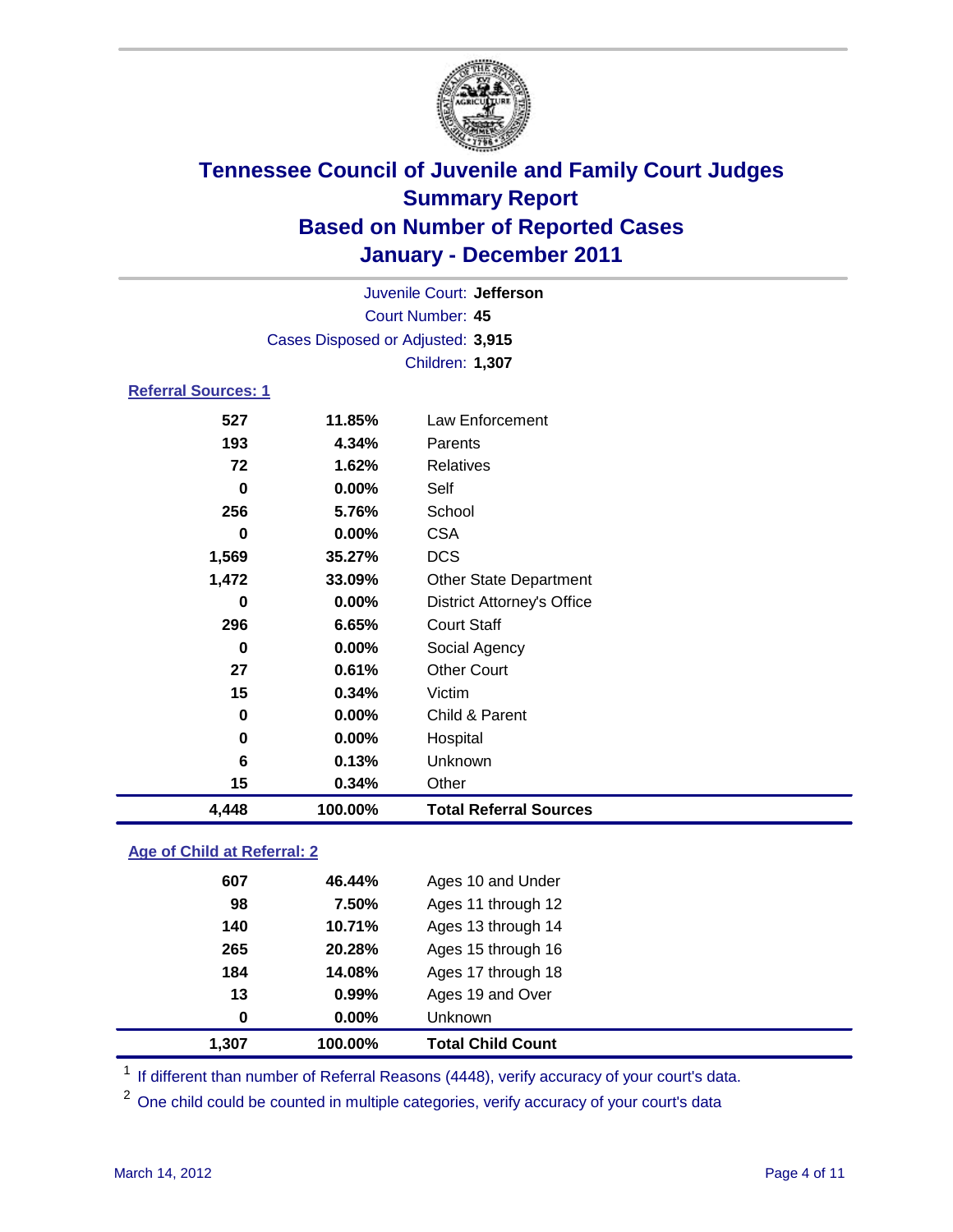

| Juvenile Court: Jefferson               |                                   |                          |  |  |  |
|-----------------------------------------|-----------------------------------|--------------------------|--|--|--|
|                                         | Court Number: 45                  |                          |  |  |  |
|                                         | Cases Disposed or Adjusted: 3,915 |                          |  |  |  |
|                                         |                                   | Children: 1,307          |  |  |  |
| Sex of Child: 1                         |                                   |                          |  |  |  |
| 753                                     | 57.61%                            | Male                     |  |  |  |
| 529                                     | 40.47%                            | Female                   |  |  |  |
| 25                                      | 1.91%                             | Unknown                  |  |  |  |
| 1,307                                   | 100.00%                           | <b>Total Child Count</b> |  |  |  |
| Race of Child: 1                        |                                   |                          |  |  |  |
| 1,170                                   | 89.52%                            | White                    |  |  |  |
| 21                                      | 1.61%                             | African American         |  |  |  |
| $\mathbf 2$                             | 0.15%                             | Native American          |  |  |  |
| $\mathbf 0$                             | 0.00%                             | Asian                    |  |  |  |
| 16                                      | 1.22%                             | Mixed                    |  |  |  |
| 98                                      | 7.50%                             | Unknown                  |  |  |  |
| 1,307                                   | 100.00%                           | <b>Total Child Count</b> |  |  |  |
| <b>Hispanic Origin: 1</b>               |                                   |                          |  |  |  |
| 38                                      | 2.91%                             | Yes                      |  |  |  |
| 869                                     | 66.49%                            | No                       |  |  |  |
| 400                                     | 30.60%                            | Unknown                  |  |  |  |
| 1,307                                   | 100.00%                           | <b>Total Child Count</b> |  |  |  |
| <b>School Enrollment of Children: 1</b> |                                   |                          |  |  |  |
| 480                                     | 36.73%                            | Yes                      |  |  |  |
| 80                                      | 6.12%                             | No                       |  |  |  |
| 747                                     | 57.15%                            | Unknown                  |  |  |  |
| 1,307                                   | 100.00%                           | <b>Total Child Count</b> |  |  |  |

<sup>1</sup> One child could be counted in multiple categories, verify accuracy of your court's data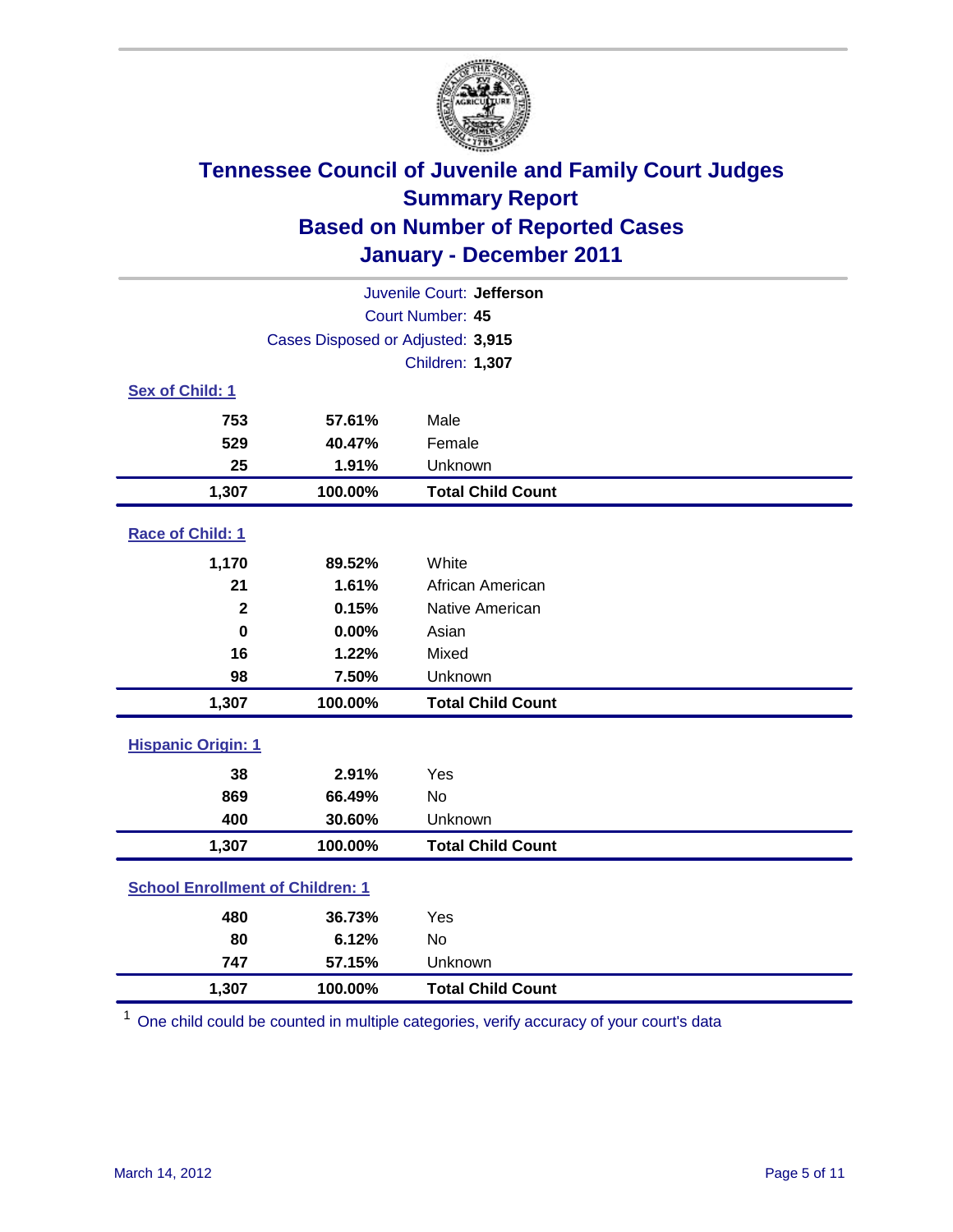

Court Number: **45** Juvenile Court: **Jefferson** Cases Disposed or Adjusted: **3,915** Children: **1,307**

### **Living Arrangement of Child at Time of Referral: 1**

| 1,307 | 100.00%  | <b>Total Child Count</b>     |
|-------|----------|------------------------------|
| 74    | 5.66%    | Other                        |
| 369   | 28.23%   | <b>Unknown</b>               |
| 0     | $0.00\%$ | Independent                  |
| 1     | 0.08%    | In an Institution            |
| 0     | $0.00\%$ | In a Residential Center      |
| 1     | 0.08%    | In a Group Home              |
| 101   | 7.73%    | With Foster Family           |
| 4     | 0.31%    | <b>With Adoptive Parents</b> |
| 191   | 14.61%   | <b>With Relatives</b>        |
| 100   | 7.65%    | <b>With Father</b>           |
| 280   | 21.42%   | With Mother                  |
| 29    | 2.22%    | With Mother and Stepfather   |
| 13    | 0.99%    | With Father and Stepmother   |
| 144   | 11.02%   | With Both Biological Parents |
|       |          |                              |

### **Type of Detention: 2**

| 3.915 | 100.00%  | <b>Total Detention Count</b> |  |
|-------|----------|------------------------------|--|
| 1     | 0.03%    | Other                        |  |
| 3,884 | 99.21%   | Does Not Apply               |  |
| 0     | $0.00\%$ | <b>Unknown</b>               |  |
| 0     | $0.00\%$ | Psychiatric Hospital         |  |
| 0     | 0.00%    | Jail - No Separation         |  |
| 0     | $0.00\%$ | Jail - Partial Separation    |  |
| 0     | 0.00%    | Jail - Complete Separation   |  |
| 29    | 0.74%    | Juvenile Detention Facility  |  |
| 1     | 0.03%    | Non-Secure Placement         |  |
|       |          |                              |  |

<sup>1</sup> One child could be counted in multiple categories, verify accuracy of your court's data

<sup>2</sup> If different than number of Cases (3915) verify accuracy of your court's data.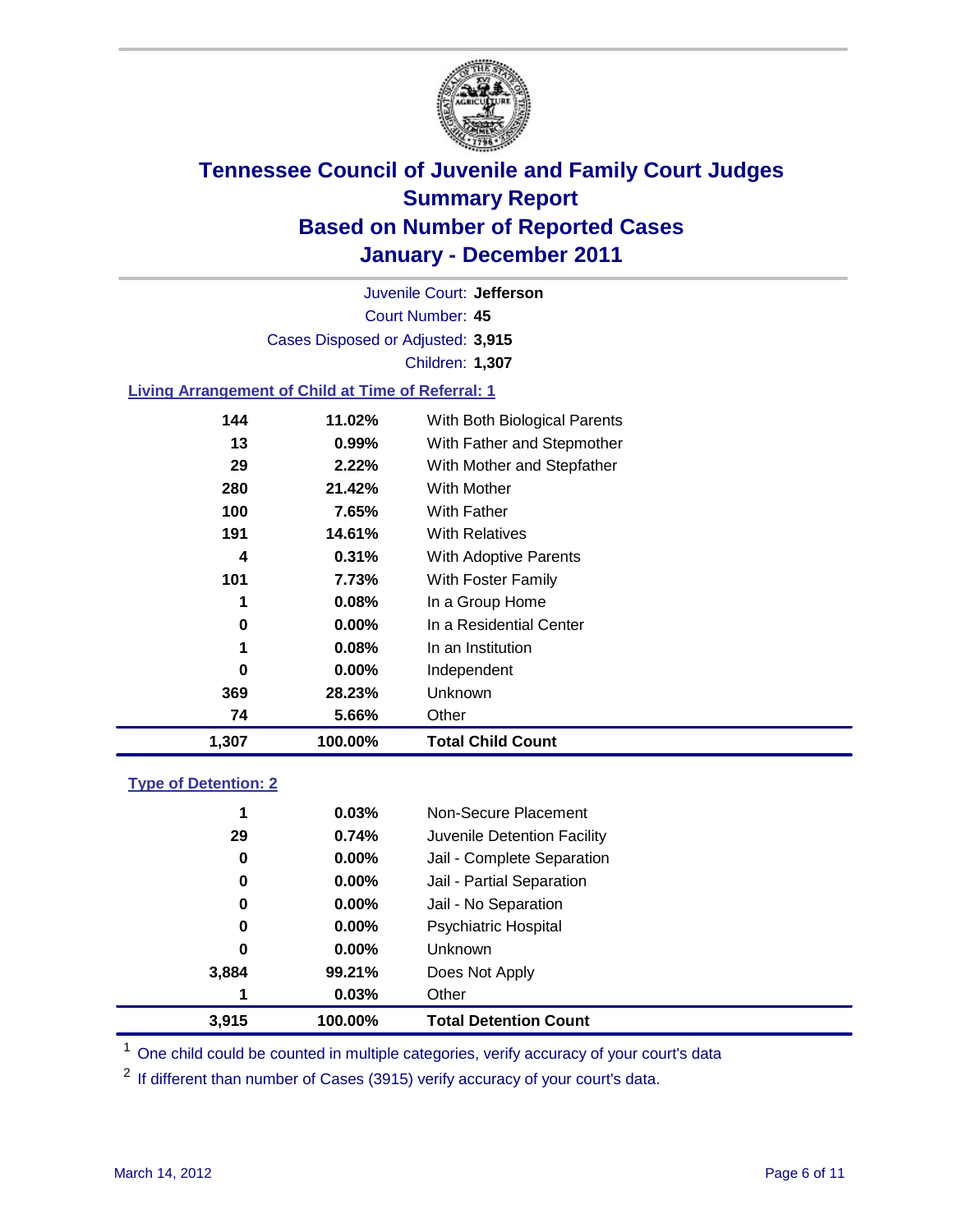

|                                                    | Juvenile Court: Jefferson         |                                      |  |  |  |
|----------------------------------------------------|-----------------------------------|--------------------------------------|--|--|--|
|                                                    | Court Number: 45                  |                                      |  |  |  |
|                                                    | Cases Disposed or Adjusted: 3,915 |                                      |  |  |  |
|                                                    |                                   | Children: 1,307                      |  |  |  |
| <b>Placement After Secure Detention Hearing: 1</b> |                                   |                                      |  |  |  |
| 6                                                  | 0.15%                             | Returned to Prior Living Arrangement |  |  |  |
| 3                                                  | 0.08%                             | Juvenile Detention Facility          |  |  |  |
| $\mathbf{2}$                                       | 0.05%                             | Jail                                 |  |  |  |
| 3                                                  | 0.08%                             | Shelter / Group Home                 |  |  |  |
| $\mathbf 0$                                        | 0.00%                             | <b>Foster Family Home</b>            |  |  |  |
| 0                                                  | 0.00%                             | Psychiatric Hospital                 |  |  |  |
| 19                                                 | 0.49%                             | Unknown                              |  |  |  |
| 3,876                                              | 99.00%                            | Does Not Apply                       |  |  |  |
| 6                                                  | 0.15%                             | Other                                |  |  |  |
| 3,915                                              | 100.00%                           | <b>Total Placement Count</b>         |  |  |  |
|                                                    |                                   |                                      |  |  |  |
| <b>Intake Actions: 2</b>                           |                                   |                                      |  |  |  |
| 2,306                                              | 51.84%                            | <b>Petition Filed</b>                |  |  |  |
| 54                                                 | 1.21%                             | <b>Motion Filed</b>                  |  |  |  |
| 577                                                | 12.97%                            | <b>Citation Processed</b>            |  |  |  |
| 37                                                 | 0.83%                             | Notification of Paternity Processed  |  |  |  |
| 1,118                                              | 25.13%                            | Scheduling of Judicial Review        |  |  |  |
| 148                                                | 3.33%                             | Scheduling of Administrative Review  |  |  |  |
| 172                                                | 3.87%                             | Scheduling of Foster Care Review     |  |  |  |
| $\bf{0}$                                           | 0.00%                             | <b>Unknown</b>                       |  |  |  |
| 5                                                  | 0.11%                             | Does Not Apply                       |  |  |  |
| 31                                                 | 0.70%                             | Other                                |  |  |  |
| 4,448                                              | 100.00%                           | <b>Total Intake Count</b>            |  |  |  |

<sup>1</sup> If different than number of Cases (3915) verify accuracy of your court's data.

<sup>2</sup> If different than number of Referral Reasons (4448), verify accuracy of your court's data.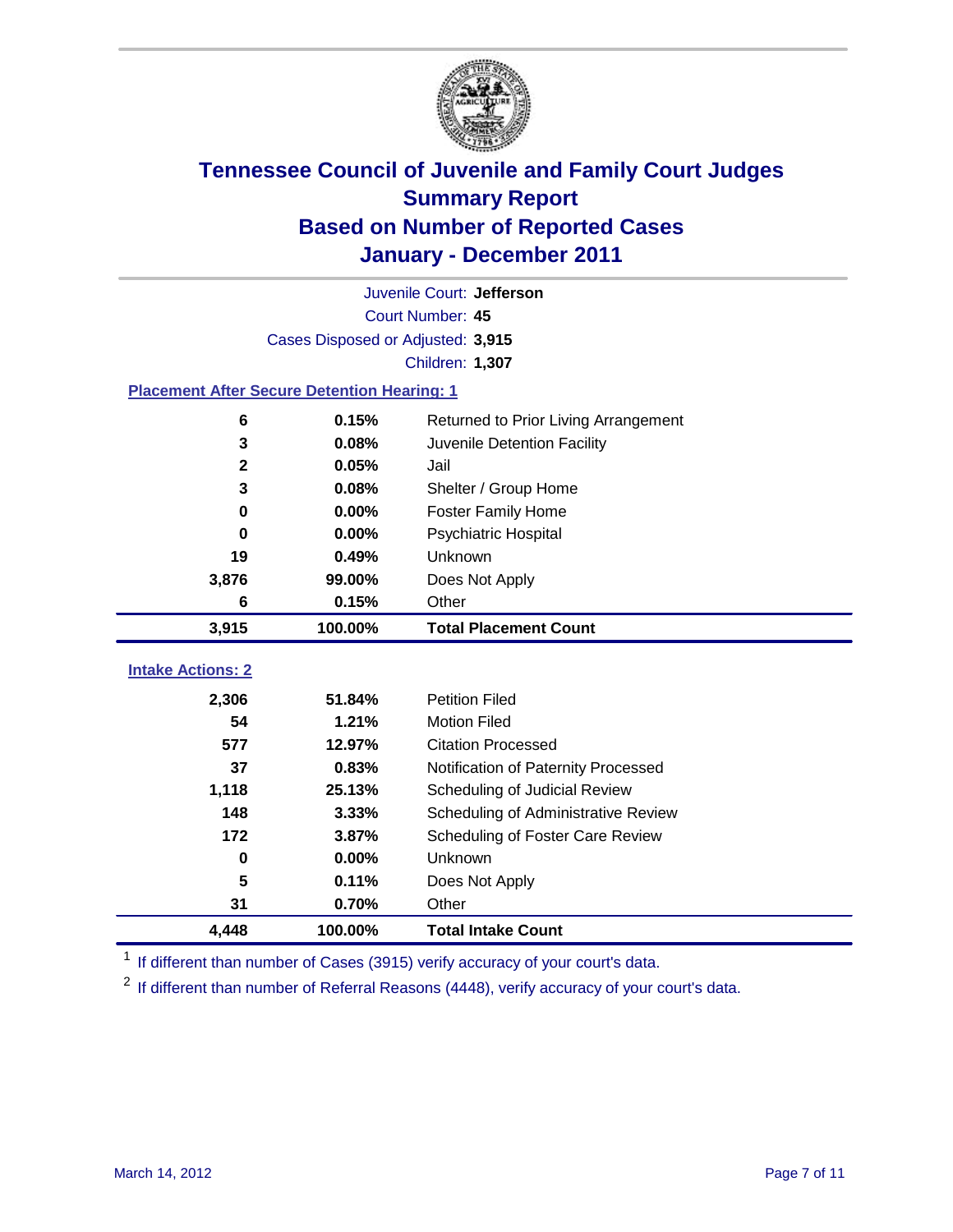

Court Number: **45** Juvenile Court: **Jefferson** Cases Disposed or Adjusted: **3,915** Children: **1,307**

#### **Last Grade Completed by Child: 1**

| 224                                     | 17.14%  | Too Young for School         |  |
|-----------------------------------------|---------|------------------------------|--|
| 4                                       | 0.31%   | Preschool                    |  |
| 14                                      | 1.07%   | Kindergarten                 |  |
| 4                                       | 0.31%   | 1st Grade                    |  |
| 5                                       | 0.38%   | 2nd Grade                    |  |
| 6                                       | 0.46%   | 3rd Grade                    |  |
| 10                                      | 0.77%   | 4th Grade                    |  |
| 9                                       | 0.69%   | 5th Grade                    |  |
| 27                                      | 2.07%   | 6th Grade                    |  |
| 27                                      | 2.07%   | 7th Grade                    |  |
| 74                                      | 5.66%   | 8th Grade                    |  |
| 89                                      | 6.81%   | 9th Grade                    |  |
| 79                                      | 6.04%   | 10th Grade                   |  |
| 31                                      | 2.37%   | 11th Grade                   |  |
| $\boldsymbol{2}$                        | 0.15%   | 12th Grade                   |  |
| 0                                       | 0.00%   | Non-Graded Special Ed        |  |
| 1                                       | 0.08%   | <b>GED</b>                   |  |
| 3                                       | 0.23%   | Graduated                    |  |
| 6                                       | 0.46%   | <b>Never Attended School</b> |  |
| 689                                     | 52.72%  | Unknown                      |  |
| 3                                       | 0.23%   | Other                        |  |
| 1,307                                   | 100.00% | <b>Total Child Count</b>     |  |
| <b>Enrolled in Special Education: 1</b> |         |                              |  |

| 1,307 | 100.00% | <b>Total Child Count</b> |
|-------|---------|--------------------------|
| 1,271 | 97.25%  | Unknown                  |
| 30    | 2.30%   | No                       |
| 6     | 0.46%   | Yes                      |

One child could be counted in multiple categories, verify accuracy of your court's data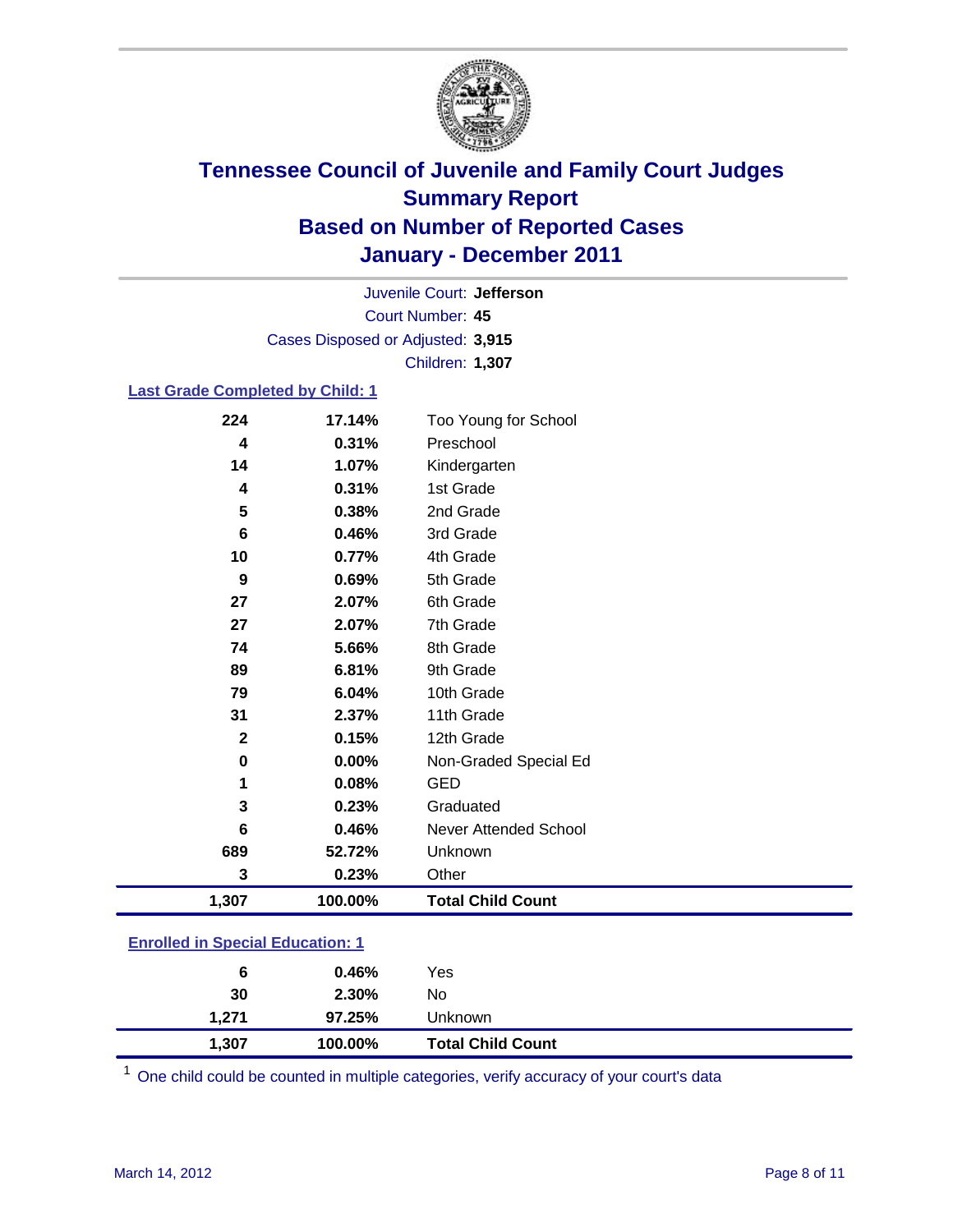

| Juvenile Court: Jefferson    |                                   |                           |  |  |  |
|------------------------------|-----------------------------------|---------------------------|--|--|--|
|                              | Court Number: 45                  |                           |  |  |  |
|                              | Cases Disposed or Adjusted: 3,915 |                           |  |  |  |
|                              | Children: 1,307                   |                           |  |  |  |
| <b>Action Executed By: 1</b> |                                   |                           |  |  |  |
| 3,777                        | 84.91%                            | Judge                     |  |  |  |
| 0                            | $0.00\%$                          | Magistrate                |  |  |  |
| 668                          | 15.02%                            | <b>YSO</b>                |  |  |  |
| 3                            | 0.07%                             | Other                     |  |  |  |
| 0                            | 0.00%                             | Unknown                   |  |  |  |
| 4,448                        | 100.00%                           | <b>Total Action Count</b> |  |  |  |

### **Formal / Informal Actions: 1**

| 0     | $0.00\%$ | Dismissed                                        |
|-------|----------|--------------------------------------------------|
| 5     | 0.11%    | Retired / Nolle Prosequi                         |
| 239   | 5.37%    | <b>Complaint Substantiated Delinquent</b>        |
| 56    | 1.26%    | <b>Complaint Substantiated Status Offender</b>   |
| 405   | 9.11%    | <b>Complaint Substantiated Dependent/Neglect</b> |
| 6     | 0.13%    | <b>Complaint Substantiated Abused</b>            |
| 0     | $0.00\%$ | <b>Complaint Substantiated Mentally III</b>      |
| 114   | 2.56%    | Informal Adjustment                              |
| 38    | 0.85%    | <b>Pretrial Diversion</b>                        |
| 0     | $0.00\%$ | <b>Transfer to Adult Court Hearing</b>           |
| 9     | 0.20%    | Charges Cleared by Transfer to Adult Court       |
| 74    | 1.66%    | Special Proceeding                               |
| 186   | 4.18%    | <b>Review Concluded</b>                          |
| 2,551 | 57.35%   | Case Held Open                                   |
| 765   | 17.20%   | Other                                            |
| 0     | $0.00\%$ | <b>Unknown</b>                                   |
| 4,448 | 100.00%  | <b>Total Action Count</b>                        |

<sup>1</sup> If different than number of Referral Reasons (4448), verify accuracy of your court's data.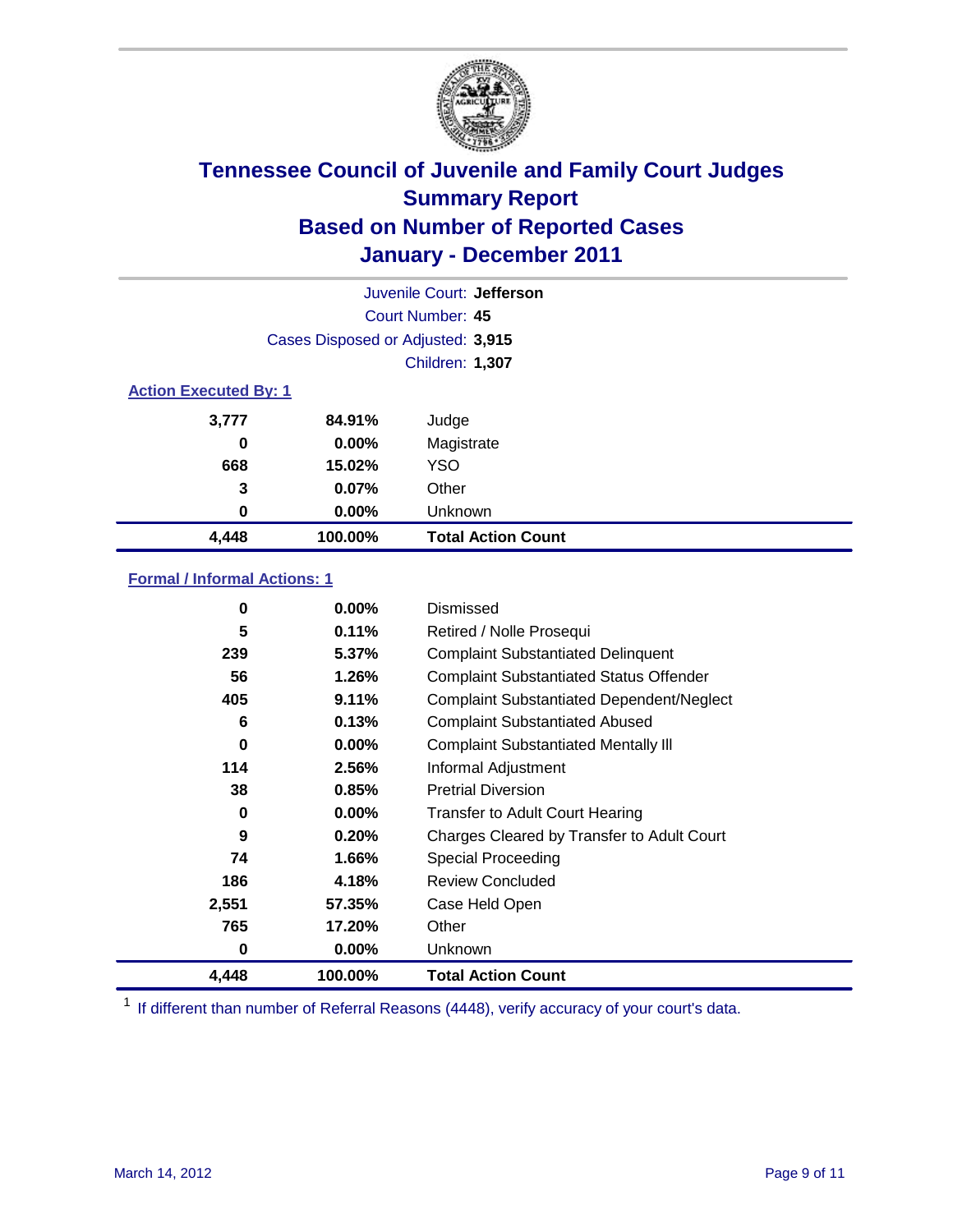

|                       |                                   | Juvenile Court: Jefferson                             |
|-----------------------|-----------------------------------|-------------------------------------------------------|
|                       |                                   | <b>Court Number: 45</b>                               |
|                       | Cases Disposed or Adjusted: 3,915 |                                                       |
|                       |                                   | Children: 1,307                                       |
| <b>Case Outcomes:</b> |                                   | There can be multiple outcomes for one child or case. |
| 135                   | 2.16%                             | <b>Case Dismissed</b>                                 |
| 7                     | 0.11%                             | Case Retired or Nolle Prosequi                        |
| $\mathbf{2}$          | 0.03%                             | Warned / Counseled                                    |
| 2,242                 | 35.81%                            | <b>Held Open For Review</b>                           |
| 51                    | 0.81%                             | Supervision / Probation to Juvenile Court             |
| 0                     | 0.00%                             | <b>Probation to Parents</b>                           |
| 4                     | 0.06%                             | Referral to Another Entity for Supervision / Service  |
| 99                    | 1.58%                             | Referred for Mental Health Counseling                 |
| 1                     | 0.02%                             | Referred for Alcohol and Drug Counseling              |
| 0                     | 0.00%                             | <b>Referred to Alternative School</b>                 |
| 1                     | 0.02%                             | Referred to Private Child Agency                      |
| 38                    | 0.61%                             | Referred to Defensive Driving School                  |
| 0                     | 0.00%                             | Referred to Alcohol Safety School                     |
| 37                    | 0.59%                             | Referred to Juvenile Court Education-Based Program    |
| 5                     | 0.08%                             | Driver's License Held Informally                      |
| 0                     | 0.00%                             | <b>Voluntary Placement with DMHMR</b>                 |
| 2                     | 0.03%                             | <b>Private Mental Health Placement</b>                |
| 0                     | 0.00%                             | <b>Private MR Placement</b>                           |
| 0                     | 0.00%                             | Placement with City/County Agency/Facility            |
| 5                     | 0.08%                             | Placement with Relative / Other Individual            |
| 207                   | 3.31%                             | Fine                                                  |
| 208                   | 3.32%                             | <b>Public Service</b>                                 |
| 23                    | 0.37%                             | Restitution                                           |
| 0                     | 0.00%                             | <b>Runaway Returned</b>                               |
| 167                   | 2.67%                             | No Contact Order                                      |
| 0                     | 0.00%                             | Injunction Other than No Contact Order                |
| 0                     | 0.00%                             | <b>House Arrest</b>                                   |
| 0                     | 0.00%                             | <b>Court Defined Curfew</b>                           |
| 81                    | 1.29%                             | Dismissed from Informal Adjustment                    |
| 1                     | 0.02%                             | <b>Dismissed from Pretrial Diversion</b>              |
| 67                    | 1.07%                             | Released from Probation                               |
| 5                     | 0.08%                             | <b>Transferred to Adult Court</b>                     |
| 0                     | $0.00\%$                          | <b>DMHMR Involuntary Commitment</b>                   |